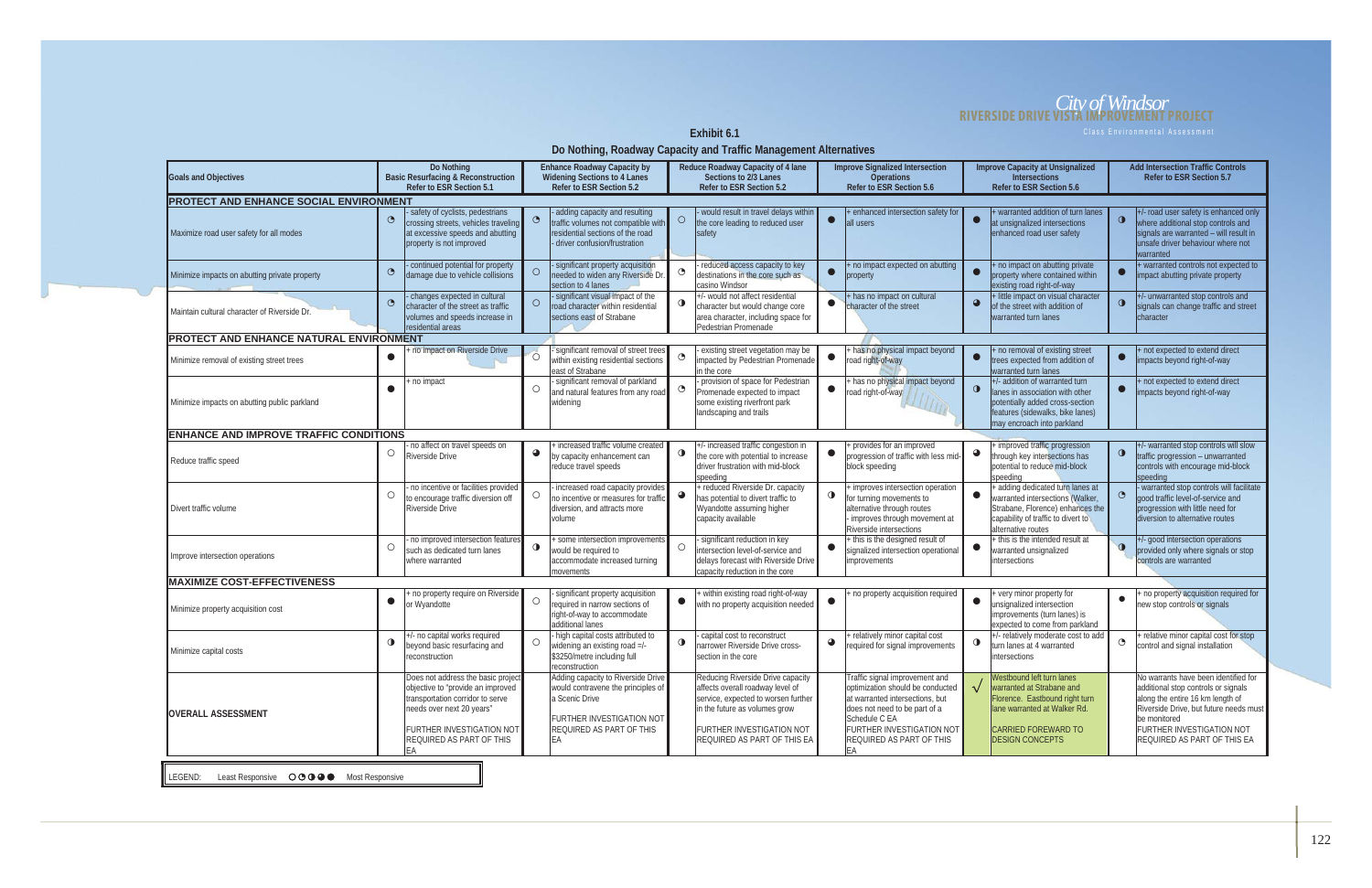# *City of Windsor* **RIVERSIDE DRIVE VISTA IMPROVEMENT PROJECT**

**Exhibit 6.2 Class Environmental Assessment** 

**Traffic Volume and Speed Alternatives** 

| <b>ITAIL VULGATE AND SPEED ANETHALIZES</b>       |             |                                                                       |             |                                                                    |           |                                                                        |           |                                                                    |           |                                                                          |            |                                                                             |
|--------------------------------------------------|-------------|-----------------------------------------------------------------------|-------------|--------------------------------------------------------------------|-----------|------------------------------------------------------------------------|-----------|--------------------------------------------------------------------|-----------|--------------------------------------------------------------------------|------------|-----------------------------------------------------------------------------|
| Goals and Objectives                             |             | <b>Passive Diversion</b><br>Improve Wyandotte St.                     |             | <b>Passive Diversion</b><br><b>Traffic Calming</b>                 |           | <b>Obstructive Diversion</b><br><b>Traffic Diverters</b>               |           | <b>Obstructive Diversion</b><br><b>Directional / Full Closures</b> |           | <b>Transportation Demand Management</b><br>(TDM)                         |            | Reduce Posted Speed to 40 km/h<br>Refer to ESR Section 5.4                  |
|                                                  |             | Refer to ESR Section 5.3.1                                            |             | Refer to ESR Section 5.3.1                                         |           | Refer to ESR Section 5.3.1                                             |           | Refer to ESR Section 5.3.1                                         |           | Refer to ESR Section 5.3.2                                               |            |                                                                             |
| <b>PROTECT AND ENHANCE SOCIAL ENVIRONMENT</b>    |             |                                                                       |             |                                                                    |           |                                                                        |           |                                                                    |           |                                                                          |            |                                                                             |
|                                                  |             | + attract higher speed through                                        |             | + ability to reduce traffic speed                                  |           | - no significant speed reduction                                       |           | +/- can reduce vehicle speeds and                                  |           | + appropriate TDM programs are                                           |            | 40 km/h is applicable to local                                              |
|                                                  | $\bullet$   | traffic to Wyandotte to reduce                                        | $\bullet$   | enhances road user safety                                          | $\circ$   | impacts road user safety                                               | $\bullet$ | enhance user safety but only in                                    | $\bullet$ | designed to have no affect on road                                       | $\circ$    | residential streets, not Riverside Drive,                                   |
| Maximize road user safety for all modes          |             | Riverside volume and related<br>safety issues                         |             | more severe traffic calming<br>measures may adversely impact       |           | - diversion can cause driver<br>frustration and excessive speeds       |           | the block(s) in which the closure<br>exists                        |           | user safety                                                              |            | expected to confuse motorists and<br>may raise safety expectations of other |
|                                                  |             |                                                                       |             | emergency response time                                            |           | emergency vehicle delays                                               |           |                                                                    |           |                                                                          |            | users (cyclists and pedestrians)                                            |
|                                                  |             | no impact on Riverside property                                       |             | + depending on the traffic calming                                 |           | no impact from diversion                                               |           | some motorists may deliberately                                    |           | + appropriate TDM programs are                                           |            | excessive speeding creates noise                                            |
|                                                  | $\bullet$   | on-street parking restriction at                                      |             | measures used, no direct impact                                    | $\bullet$ | measures                                                               | $\odot$   | circumvent closure barriers.                                       | $\bullet$ | designed to have no affect on                                            | $\odot$    | impacts on private property                                                 |
| Minimize impacts on abutting private property    |             | peak period on Wyandotte                                              |             | on abutting property<br>some calming measures such as              |           |                                                                        |           | affecting private property                                         |           | abutting private property                                                |            |                                                                             |
|                                                  |             |                                                                       |             | modern roundabout can have                                         |           |                                                                        |           |                                                                    |           |                                                                          |            |                                                                             |
|                                                  |             |                                                                       |             | significant property and access                                    |           |                                                                        |           |                                                                    |           |                                                                          |            |                                                                             |
|                                                  |             | no change on Riverside                                                |             | impacts on abutting property<br>traffic calming measures can be    |           | adding diverters is a major change                                     |           | major change to the continuous                                     |           | + TDM measures involving travel                                          |            | + no change to cultural character of                                        |
|                                                  |             |                                                                       | $\bullet$   | selected for Riverside Drive that                                  | O         | to cultural character and                                              | $\circ$   | character of Riverside Drive                                       | $\bullet$ | incentives and disincentives                                             |            | the street                                                                  |
|                                                  |             |                                                                       |             | have minimal visual impact on the                                  |           | appearance of Riverside Drive as a                                     |           |                                                                    |           | should not change the cultural                                           |            |                                                                             |
| Maintain cultural character of Riverside Dr.     |             |                                                                       |             | cultural character of the street                                   |           | continuous route                                                       |           |                                                                    |           | character of a street or area                                            |            |                                                                             |
|                                                  |             |                                                                       |             | introduction of any new calming<br>features will impact the visual |           |                                                                        |           |                                                                    |           |                                                                          |            |                                                                             |
|                                                  |             |                                                                       |             | character of Riverside Drive                                       |           |                                                                        |           |                                                                    |           |                                                                          |            |                                                                             |
| <b>PROTECT AND ENHANCE NATURAL ENVIRONMENT</b>   |             |                                                                       |             |                                                                    |           |                                                                        |           |                                                                    |           |                                                                          |            |                                                                             |
|                                                  | $\bullet$   | no impact on Riverside                                                | $\bullet$   | no tree removal should be                                          | $\bullet$ | within road right-of-way so no                                         | $\bullet$ | contained within road right-of-                                    | $\bullet$ | TDM measures focus on driver                                             |            | + no impact of street trees                                                 |
| Minimize removal of existing street trees        |             |                                                                       |             | required - all trees are outside<br>existing road right-of-way     |           | street tree impact expected                                            |           | way with no impact expected on<br>street trees                     |           | behaviour with no significant<br>changes to road corridors               |            |                                                                             |
|                                                  |             | no impact                                                             |             | + no impact beyond existing road                                   |           | within road right-of-way so no                                         |           | some motorists may deliberately                                    |           | + TDM measures focus on driver                                           |            | + no impact on parkland                                                     |
| Minimize impacts on abutting public parkland     | $\bullet$   |                                                                       | $\bullet$   | right-of-way                                                       | $\bullet$ | parkland impact expected                                               | $\circ$   | circumvent barriers onto parkland                                  | $\bullet$ | behaviour with no significant                                            |            |                                                                             |
|                                                  |             |                                                                       |             |                                                                    |           |                                                                        |           |                                                                    |           | impacts on abutting property                                             |            |                                                                             |
| <b>ENHANCE AND IMPROVE TRAFFIC CONDITIONS</b>    |             | less volume on Riverside can                                          |             | select calming measures proven                                     |           | no significant effect on vehicle                                       |           | can reduce speed in short                                          |           | TDM does not affect traffic speed                                        |            | requires regular police enforcement                                         |
| Reduce traffic speed                             | $\bullet$   | increase travel speeds                                                | $\bullet$   | to have some degree of impact on                                   | $\odot$   | speeds, but traffic reduction may                                      | $\bullet$ | blocks that are closed                                             | $\circ$   |                                                                          | $\odot$    | beyond the resources of the Windsor                                         |
|                                                  |             |                                                                       |             | reducing traffic speed                                             |           | increase speeds                                                        |           |                                                                    |           |                                                                          |            | <b>Police Services</b>                                                      |
|                                                  | $\bullet$   | Wyandotte has excess capacity<br>to accommodate more traffic, with    | $\mathbf 0$ | effective calming measures are<br>proven to divert some traffic to | $\odot$   | + may divert traffic significant                                       | $\bullet$ | effective at forcing traffic<br>diversion with obstructions        | $\bullet$ | TDM efforts to reduce us of<br>Single Occupant Vehicles can              | $\circ$    | proven to have no significant<br>reduction in traffic volumes               |
| Divert traffic volume                            |             | Secondary Plan policies to extend                                     |             | alternative routes                                                 |           | volumes to Wyandotte Street                                            |           | diversion to Wyandotte Street                                      |           | result in volume reductions on                                           |            |                                                                             |
|                                                  |             | Wyandotte and McHugh east.                                            |             | with calming Riverside will still                                  |           |                                                                        |           | would increase volumes on                                          |           | major streets                                                            |            |                                                                             |
|                                                  |             |                                                                       |             | attract casual riverside traffic                                   |           |                                                                        |           | connecting streets                                                 |           |                                                                          |            |                                                                             |
| Improve intersection operations                  | $\bullet$   | some intersection improvements<br>need to facilitate diverted turning | $\bullet$   | some calming measures are<br>designed to slow traffic flow         | $\bullet$ | can complicate uncontrolled<br>intersection operations                 | $\circ$   | can complicate uncontrolled<br>intersection operations             | $\bullet$ | + TDM can include transit priority<br>measures at key intersections, but | $\bullet$  | + no impact on intersection operations                                      |
|                                                  |             | movements to Wyandotte                                                |             | through intersections                                              |           |                                                                        |           |                                                                    |           | not expected in Riverside corridor                                       |            |                                                                             |
| <b>MAXIMIZE COST-EFFECTIVENESS</b>               |             |                                                                       |             |                                                                    |           |                                                                        |           |                                                                    |           |                                                                          |            |                                                                             |
| Minimize property acquisition cost               | $\bullet$   | no property require on Riverside                                      | $\bullet$   | calming measures contained                                         |           | within existing road right-of-way                                      |           | + in existing road right-of-way with                               |           | + TDM is not intended to require                                         | $\bullet$  | + no property acquisition required to                                       |
|                                                  |             | or Wyandotte<br>+ minor cost to improve                               |             | within existing road right-of-way<br>some calming measures are     |           | with no property acquisition needed<br>can increase street maintenance |           | no property acquisition needed<br>can increase street maintenance  |           | property acquisition<br>significant capital costs are                    |            | reduce posted speed<br>significant operational costs                        |
|                                                  | $\mathbf 0$ | Wyandotte intersection operations                                     | $\bullet$   | relatively low cost, but some                                      |           | COSt                                                                   | ◡         | COSt                                                               |           | required for successful TDM                                              | $\bigcirc$ | attributed to speed monitoring and limit                                    |
| Minimize capital costs                           |             | property and capital costs for                                        |             | investment still required                                          |           |                                                                        |           |                                                                    |           | measures and programs                                                    |            | enforcement                                                                 |
|                                                  |             | increased off-street parking supply                                   |             |                                                                    |           |                                                                        |           |                                                                    |           |                                                                          |            |                                                                             |
| <b>OVERALL ASSESSMENT</b>                        |             | on Wyandotte<br>Should be considered a                                |             | Proven benefits of appropriate                                     |           |                                                                        |           |                                                                    |           |                                                                          |            | 50 km/h is considered a reasonable                                          |
|                                                  |             | prerequisite of Riverside Drive                                       | $\sqrt{}$   | traffic calming measures support                                   |           | FURTHER INVESTIGATION NOT                                              |           | FURTHER INVESTIGATION NOT                                          |           | TDM PROGRAMS AND                                                         |            | and enforceable speed for Riverside                                         |
|                                                  |             | mprovements                                                           |             | inclusion on Riverside Drive (see                                  |           | REQUIRED AS PART OF THIS EA                                            |           | <b>REQUIRED AS PART OF THIS</b>                                    |           | <b>INCENTIVES IN WINDSOR ARE</b>                                         |            | Drive.                                                                      |
|                                                  |             | <b>FURTHER INVESTIGATION</b><br><b>REQUIRED AS PART OF</b>            |             | Evaluation Exhibit 6.3)                                            |           |                                                                        |           | EA                                                                 |           | <b>RECOMMENDED IN WALTS.</b>                                             |            | <b>FURTHER INVESTIGATION NOT</b>                                            |
|                                                  |             | <b>SEPARATE EA STUDY</b>                                              |             | <b>CARRIED FORWARD TO</b><br><b>DESIGN CONCEPTS</b>                |           |                                                                        |           |                                                                    |           | <b>FURTHER INVESTIGATION IN</b><br>THIS EA NOT REQUIRED                  |            | REQUIRED AS PART OF THIS EA                                                 |
|                                                  |             |                                                                       |             |                                                                    |           |                                                                        |           |                                                                    |           |                                                                          |            |                                                                             |
| Least Responsive OOOO Most Responsive<br>LEGEND: |             |                                                                       |             |                                                                    |           |                                                                        |           |                                                                    |           |                                                                          |            |                                                                             |
|                                                  |             |                                                                       |             |                                                                    |           |                                                                        |           |                                                                    |           |                                                                          |            |                                                                             |